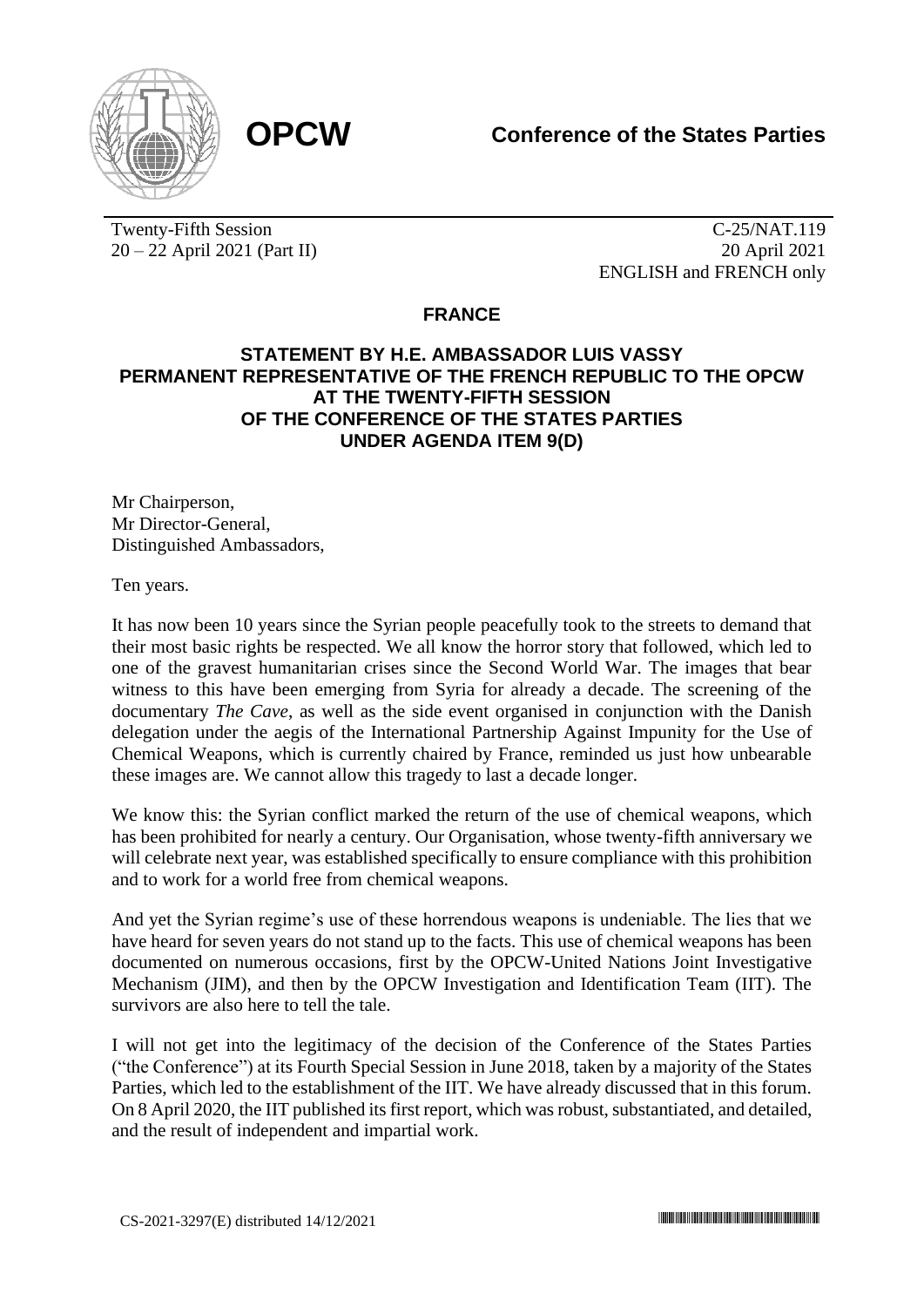C-25/NAT.119 page 2

The IIT pursued several lines of inquiry and, as its investigation unfolded, ruled out any irrelevant hypotheses in order to reach the only scientifically possible conclusion. We are now certain that the perpetrators of the use of chemical weapons in Ltamenah belong to units of the Air Force of the Syrian regime.

The IIT report brought to light three violations of the Chemical Weapons Convention ("the Convention"). Chemical weapons were used in violation of Article I. If the Syrian regime continued to use toxic chemicals for military purposes after the end of the official destruction of its declared arsenal, it means that it retained the capability to make and use these weapons and that, as a result, its initial declaration was not exhaustive, which is a violation of Article III of the Convention. Finally, by refusing to cooperate with the Technical Secretariat and refusing to issue visas and provide information to the IIT, it violated paragraph 7 of Article VII of the Convention. These violations are unacceptable and we, the States Parties, cannot accept them.

The IIT just issued its second report on 12 April 2021, concluding once again that the Syrian regime is responsible for the chemical attack in Saraqib on 4 February 2018. There can no longer be any doubt. The repeated violations of the Convention by the Syrian regime have again been brought to light. We cannot sit on the fence.

By adopting the decision proposed by my delegation on behalf of 40 States Parties, the Executive Council ("the Council") at its Ninety-Fourth Session took action within the framework of its mandate. The decision offered Syria a chance to redress the situation. As emphasised in Director-General's report of 14 October 2020, Syria nonetheless failed to follow up on the decision, providing absolutely none of the information requested. We deplore this missed opportunity for Syria to comply with its international obligations.

In accordance with the decision adopted by the Council, it is now up to the Conference to take action. Paragraph 20 of Article VIII of the Convention is clear: it is up to the Conference to determine the degree of compliance, or lack of thereof, with the Convention. And this is indeed the question before us today.

In view of the fact that these obligations continue to be flouted, France submitted the draft decision before us today, on behalf of 46 delegations from four geographical regions. We find ourselves in an exceptional situation, which demands that we take appropriate measures as a result. Do not be fooled: the proposal to suspend the rights and privileges of Syria, as provided for under Article XII of the Convention, is not aimed at excluding Syria from the organs of the OPCW. This country will continue to be able to express itself at the OPCW in accordance with the relevant rules and procedures. The draft decision that we support is therefore extremely balanced, in view of the seriousness of the matter at hand, namely the violation of the very core of the Convention.

You are already aware of my country's commitment to fighting against impunity for the use of chemical weapons. It is why today we urge all of the States Parties to support this text. Ten years after the start of the conflict in Syria, we cannot allow ourselves to become indifferent. We also have a collective responsibility as States Parties to the Convention. We owe it to the Syrian people, who continue to hope for a political solution, which we support, and which must comply with United Nations Security Council resolution 2254 (2015).

I should also like to acknowledge here before you the involvement of civil society actors who helped to establish the facts, at times at great risk to their lives.